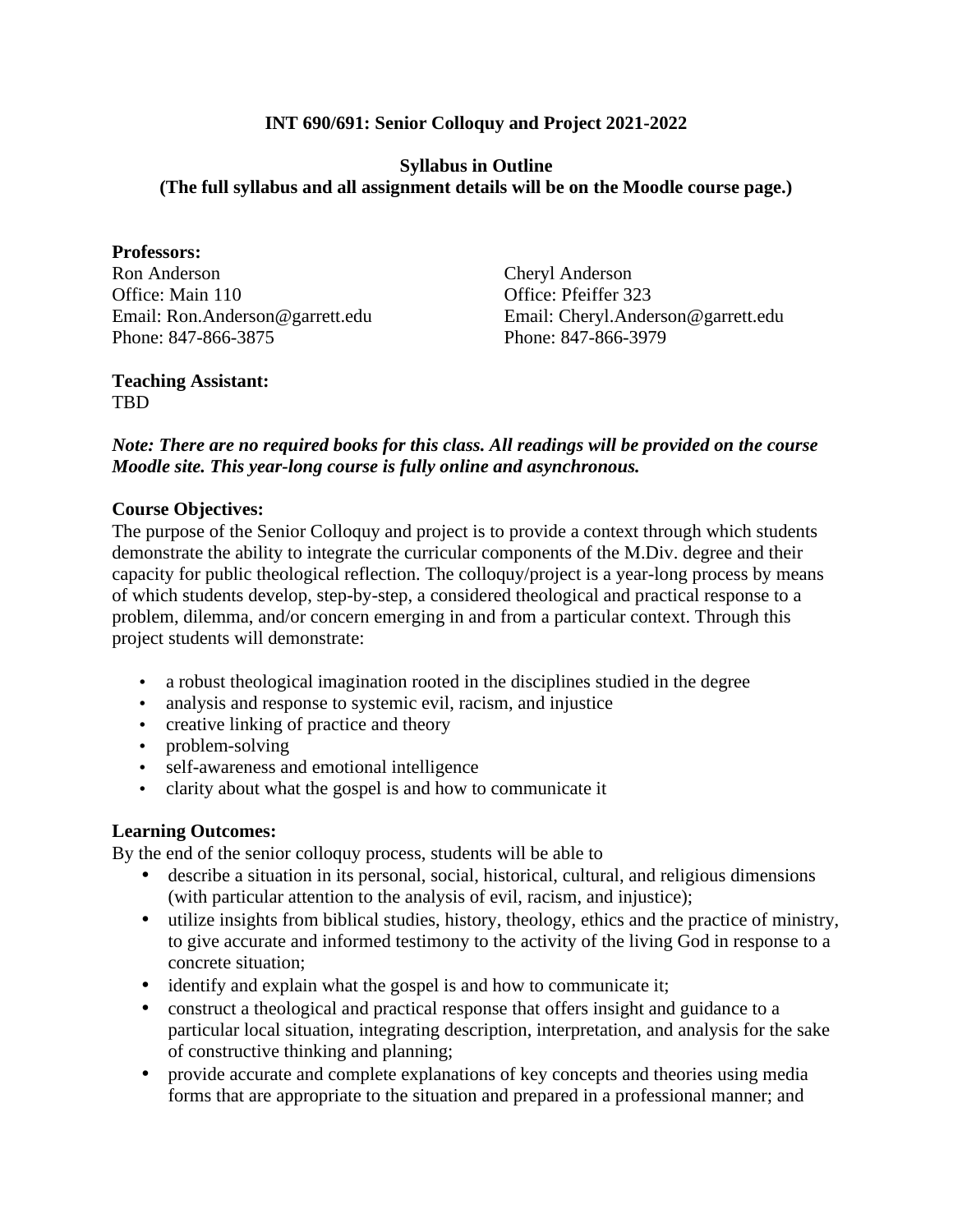• demonstrate self-awareness by reflecting on one's own learning and one's identity as a pastor/leader.

## **Assignments & Grading:**

*Discussion Forum posts on biblical texts and articles:* Each of the six major units of this course begins with student responses to a biblical text and to an article on the intersection of practice and theology. Responses will be shared and discussed in writing within small groups. Responses to the biblical texts will focus on four questions: Who is God in this text? What is God doing and with whom? What is God calling us to do? To what specific end does God call us to do this? Responses to the essays will focus on two questions: How does this author connect theology and practice? What are the implications of the way the author makes this connection for my own work?

*Portfolio Projects:* Students will demonstrate the course learning outcomes through the development of a *portfolio* of six primary assignments. The work at each stage of the process will be undertaken in the context of small peer groups, through which students provide each other critical feedback about their work as well as ongoing support.

*Peer Review:* For portfolio assignments 1-5, you will review and comment on draft versions of the assignments from those in your small group. After you have completed your peer reviews of each of the primary assignments, you will also review your colleagues concerning the timeliness of submission of their work, the timeliness and quality of their review of your work, and the way in which they received the feedback you gave to them.

The final grade for the course is cumulative as follows:

Completed project portfolio: 60% Writing assignments 1, 2 and 5 are each worth 15%; assignment 3 is worth 25%; assignment 4 is worth 20%; and assignment 6 is worth 10% Bible reflections: 10% Essay reflections: 10% Peer review process: 20%

Primary writing assignments 1-3 will be completed in the fall semester, assignments 4-6 in the spring semester. Each assignment will be due to the peer group at least one week before the assignment deadline for review and response. An overview of units and portfolio projects is below.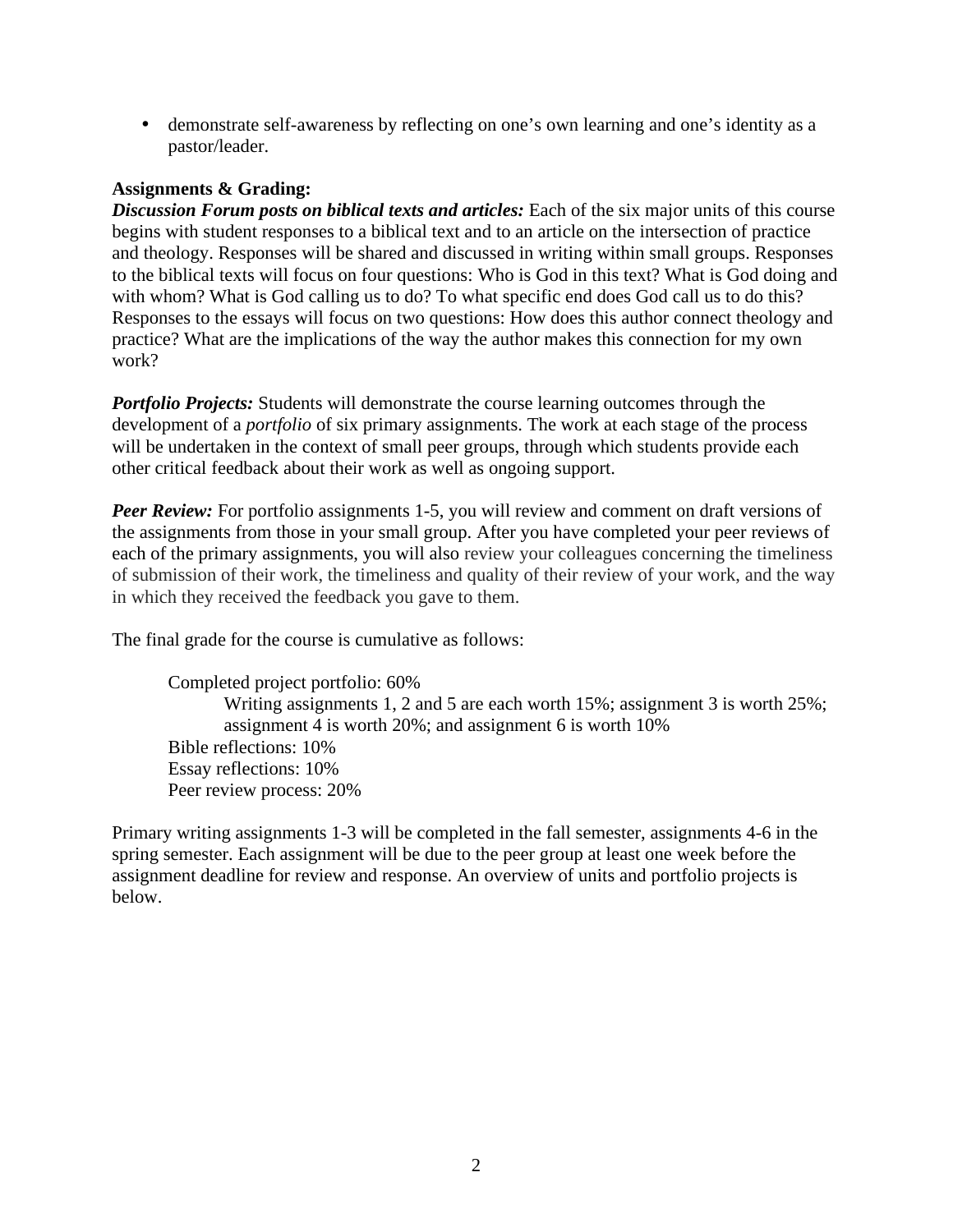#### **Course Schedule: Fall Semester**

(Details about each assignment will be posted on Moodle)

# **FALL SEMESTER**



#### **Weeks 1-2:** *Introduction of Course and Each Other*

*Due dates:* 

*Week 1 (Sept. 7-13):* Post introduction of self to Moodle Response post to Is. 52.7-15 Listen to Lecture 1 *Week 2 (Sept. 14-20)*: Listen to Lecture 2 Read: Michael Gecan and Gregory F. Pierce, *Effective Organizing for Congregational Renewal* (Chicago: ACTA Publications, 2008). James Poling, "Methods of Practical Theology for Congregations and Church Leaders" in *Rethinking Faith: A Constructive Practical Theology* (Minneapolis: Fortress Press, 2011), 137-148. Read and Respond to: John De Gruchy, "Public Theology as Christian Witness: Exploring the Genre," *International Journal of Public Theology* 1, no. 1 (2007): 26-41.

## **Weeks 3-7:** *Seeing*

#### *Due dates:*

*Week 3 (Sept. 21-27):* Peer review exercise Listen to Lecture 3 Response posts to biblical texts and essays: Isaiah 55.1-11 Henri Nouwen, "Seeing Christ" in *Behold the Beauty of the Lord* (Notre Dame, IN: Ave Maria, 1987), 45-56.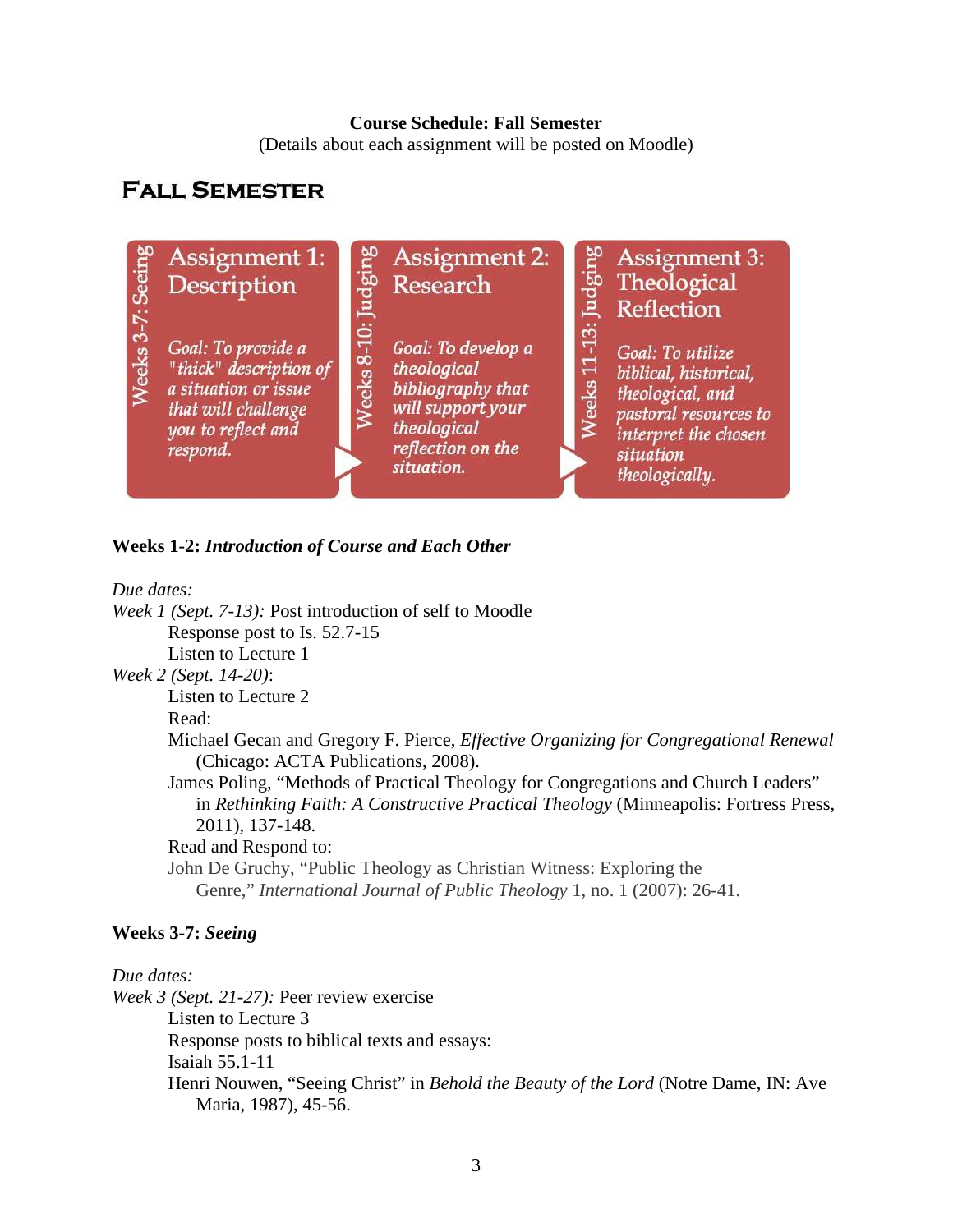Alistair McGrath, "The Cultivation of Theological Vision: Theological Attentiveness and the Practice of Ministry," in *Perspectives on Ecclesiology and Ethnography*, ed. Pete Ward (Grand Rapids: Wm. B. Eerdmans, 2012), 107-123.

*Week 4 and 5 (Sept. 28-Oct. 11):* Draft of Portfolio Assignment 1

*Week 6 (Oct. 12-18):* Peer review for all peer group members' drafts of Assignment 1 Begin work on Portfolio Assignment 2

*Week 7 (Oct. 19-25):* Revised version of Portfolio Assignment 1

## **Weeks 8-13:** *Judging*

*Due Dates:* 

*Week 8 (Oct. 26-Nov. 1):* Response posts to biblical text and essay: Isaiah 58 Kathryn Tanner, "Theological Reflection and Christian Practices" in Volf and Bass, *Practicing Theology*, 228-244. Listen to Lecture 4 Draft of Portfolio Assignment 2 *Week 9 (Nov. 2-8): Peer review for all peer group members' drafts of Assignment 2* 

*Week 10 (Nov. 9-15):* Revised version of Portfolio Assignment 2

*Week 11 (Nov. 16-29):* Draft of Portfolio Assignment 3

*Week 12 (Nov. 30-Dec. 6):* Peer review for drafts of Portfolio Assignment 3

*Week 13 (Dec. 7-13):* Revised version of Portfolio Assignment 3

eeks $6-1$ 

## **Course Schedule: Spring Semester**

(Details about each assignment will be posted on Moodle)

# **SPRING SEMESTER**



# **Assignment 4: Plan of Action**

Goal: To articulate a proposed plan of action and its theological rationale in response to this situation.

# Assignment 5: Communication

Goal: To develop a means to communicate your plan of action with the affected community.

**Assignment 6: Reflection** 

Goal: To reflect on what you have learned about yourself, your leadership and your calling as a result of this project.

Veeks 11-13: Reflectin

#### **Weeks 1-5:** *Acting*

#### *Due dates:*

*Week 1 (Feb. 1-7):* Listen to Lecture 5 Response posts to biblical text and essay: